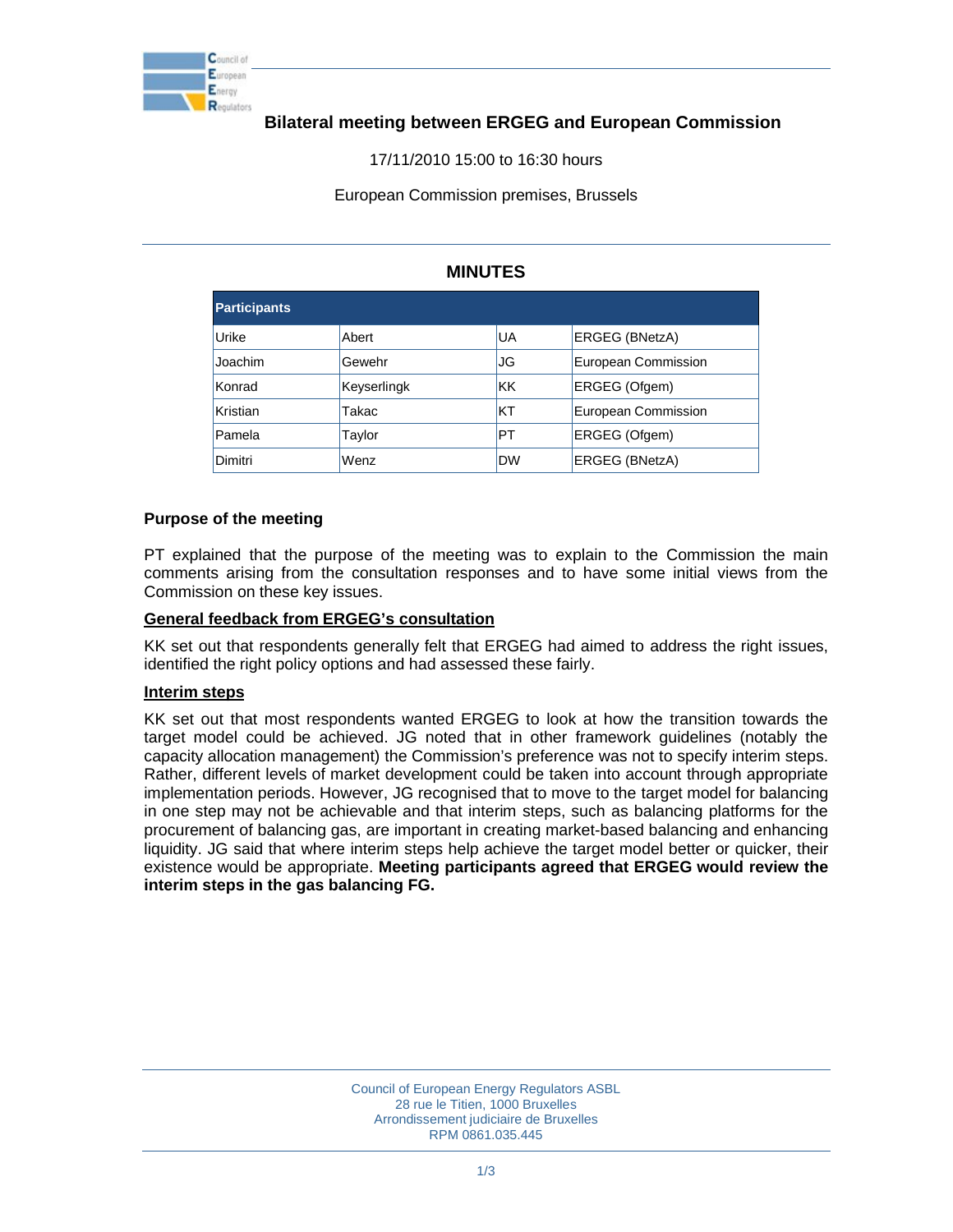

### **TSO Procurement**

KK set out respondents' views that both procuring balancing services on a balancing platform and doing so on the wholesale market were good options, but that the former should be an interim step only. PT explained that ERGEG would, therefore, consider reflecting this in the framework guidelines. However, the issue is whether there are circumstances, such as where there is a single provider of gas (including flexibility services) where creating a balancing platform would be inefficient. JG thought that even in cases where there was only a single provider of physical flexibility services the establishment of a balancing platform should be considered as a first step to allow providers of flexibility services to compete with the 'national' incumbent (for example via backhaul transports). Balancing platforms should thus be used to attract competition and should eventually evolve into a wholesale market. The other question is what types of products should be available and whether it is appropriate to allow TSOs to procure some long-term as well as short-term balancing products on the balancing platforms. JG agreed that there may be some need for TSOs to be able to procure long-term products. PT and JG noted that having some compatible balancing products procured by TSOs may facilitate cross-border trade. UA asked how the TSOs' physical needs could be met. PT and JG suggested that physical and temporal products could be made available on the balancing platforms. **ERGEG will consider this discussion when redrafting the balancing FG on balancing platforms.**

### **Balancing periods**

KK set out that there was much support from respondents for a **harmonised daily balancing period**, as set out in ERGEG's pilot FG, and that for this reason this was where ERGEG's discussions were starting from now. JG highlighted that in case ERGEG should opt for a daily balancing period, the definition of the gas day was relevant for this and that, unless this is addressed elsewhere (for example in the CAM FG), this should be addressed in the Balancing FG.

KK set out that many respondents highlighted the need for the TSO to take balancing actions during the day and the argument that these costs may need to be recovered from those that cause them. PT said that whilst some stakeholders supported a daily balancing regime without within-day constraints, this did not receive much support at the public workshop or in consultation responses. PT underlined that ERGEG's commitment to market-based TSO procurement extended to within-day actions. The key issue is who pays for the within day balancing actions. If there are no obligations on shippers to keep their flows within certain limits, then the costs of balancing actions taken by the TSO will need to be spread across all users. If there are obligations on shippers, this will allow the costs to be targeted at those that cause them. This may be efficient in markets where the costs of within-day balancing are significant. JG added that there may also be technical reasons why shippers' behaviour may need to be constrained in certain systems but suggested that within-day restrictions only be implemented to the extent needed. JG said that it was important that such constraints did not adversely affect shippers' ability to trade gas and suggested that criteria for the application and nature of withinday constraints could be addressed in the framework guideline. **ERGEG will discuss this at its next task force meeting.**

KK set out that respondents were divided on whether or not (re)nomination procedures should be harmonised. At this stage, ERGEG **was collecting information on the situation in different Member States in order to form an opinion** on whether or not harmonisation of (re)nomination procedures is needed.